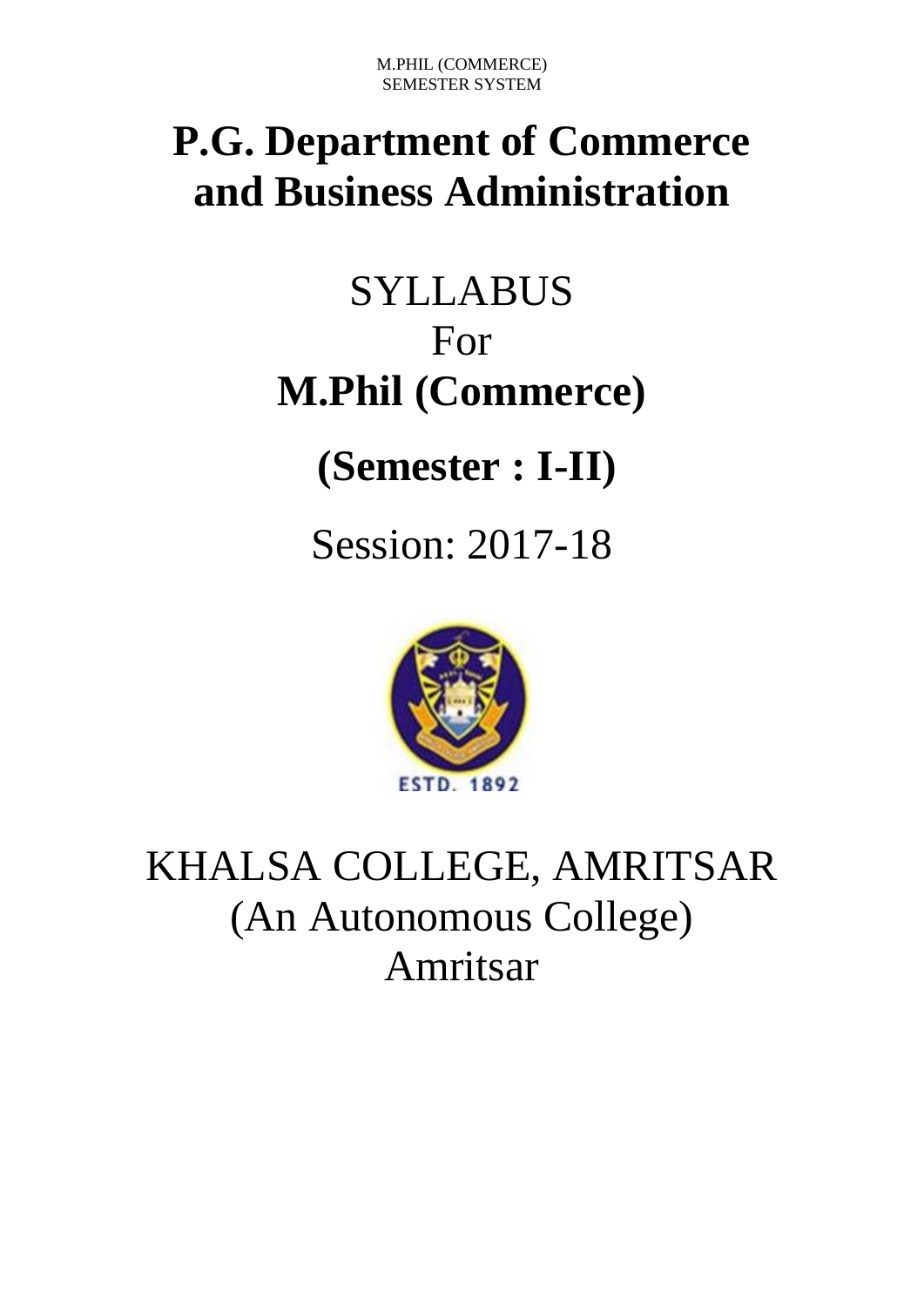#### **SCHEME OF STUDIES**

#### **SEMESTER- I**

| <b>COURSE</b><br>NO. | <b>COURSE TITLE</b>                | <b>Theory</b> | <b>Internal</b><br>assessment<br>(Based on<br>Assignment/Semin<br><i>ar</i><br><b>Presentation/Term</b><br>Paper) | <b>Total marks</b> | Page<br>no. |
|----------------------|------------------------------------|---------------|-------------------------------------------------------------------------------------------------------------------|--------------------|-------------|
| <b>MP-101</b>        | <b>Research Methodology</b>        | 80            | 20                                                                                                                | 100                |             |
| MP-102               | Contemporary Issues in<br>Commerce | 80            | 20                                                                                                                | 100                |             |
| MP-103               | Psychology                         | 80            | 20                                                                                                                | 100                |             |

**Any one of the following four options:**

| <b>COURSE</b><br>NO. | <b>COURSE TITLE</b>                             | <b>Theory</b> | <b>Internal assessment</b><br>(Based on<br>Assignment/Seminar<br><b>Presentation/Term</b><br>Paper) | <b>Total marks</b> | Page<br>no. |
|----------------------|-------------------------------------------------|---------------|-----------------------------------------------------------------------------------------------------|--------------------|-------------|
| MP-104               | Marketing<br>Management                         | 80            | 20                                                                                                  | 100                |             |
| $MP-105$             | Financial<br>Strategic<br>Management            | 80            | 20                                                                                                  | 100                |             |
| MP-106               | Human<br>Resource<br>Management                 | 80            | 20                                                                                                  | 100                |             |
| MP-107               | <b>Business</b><br>International<br>Environment | 80            | 20                                                                                                  | 100                |             |

# **SEMESTER-II**

**The M.Phil student shall also deliver a seminar in the second semester, to apprise the faculty of the department of the plan of work and progress of the research done by him/her. The grade awarded for the seminar course shall be Satisfactory (S) or Not Satisfactory (U).**

# **SEMESTER-III**

### **Dissertation**

**Note:** The students will submit the M.Phil dissertation during 3<sup>rd</sup> semester.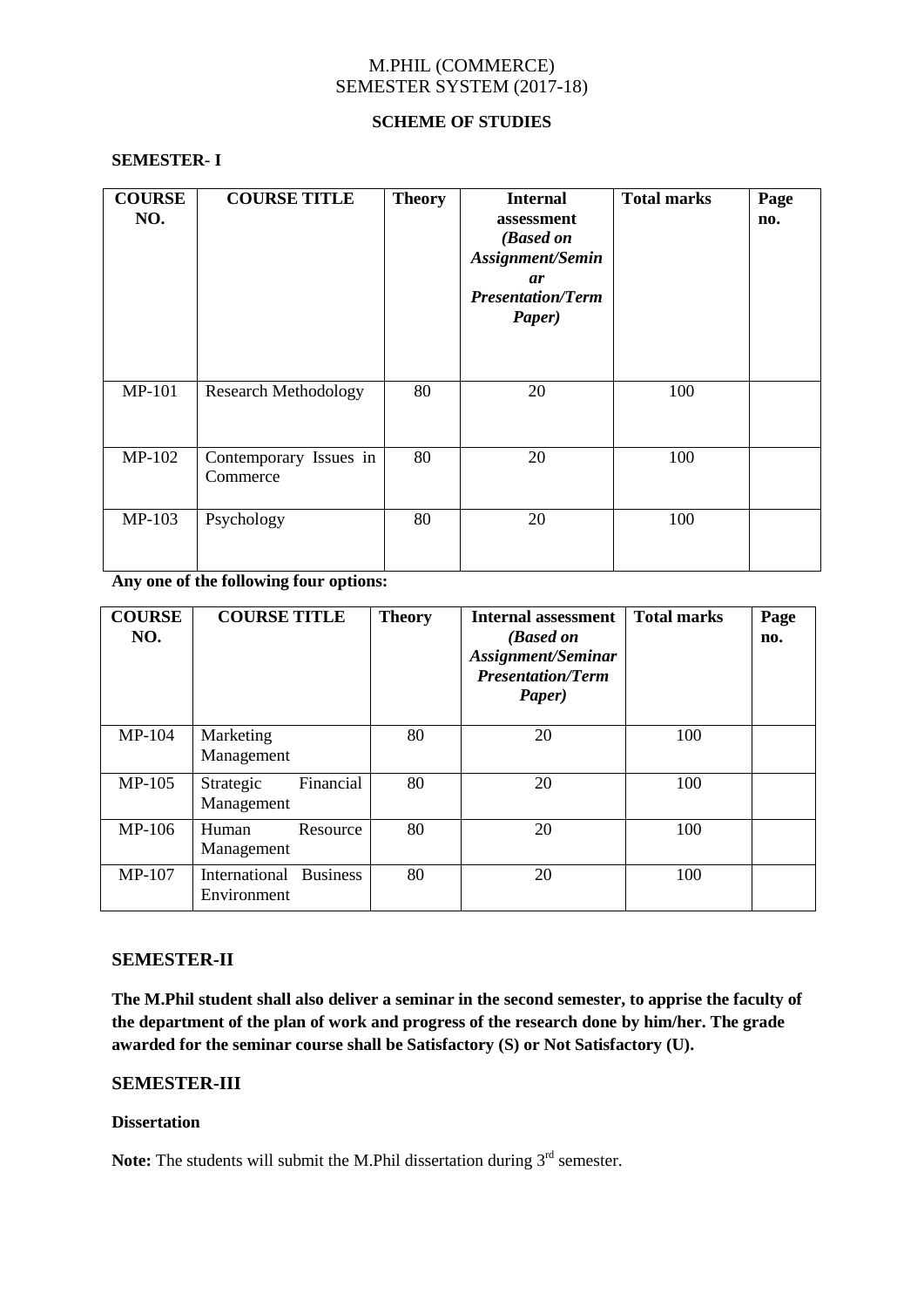# **MP-101: RESEARCH METHODOLOGY**

**Time Allowed: 3 Hours Maximum Marks: 100 Theory: 80 Internal Assessment: 20** *(Based on Assignment/Seminar Presentation/Term Paper)*

**Instructions for the paper setters/examiners**

**Note: Each question paper shall consist of 2 sections, section A and B, each having 4 questions from each part-I and part-II of the syllabus. Each question will carry 16 marks. Students have to attempt total 5 questions, while attempting minimum 2 questions from each section.**

#### **Part – I**

**Research**: Meaning, Research process.

**Hypotheses:** Types and formulation; Procedure and Problems faced in testing a Hypothesis.

**Introduction to SPSS Software**: Data Entry, Editing, Data Preparation, Data Screening, Constructing a Database, Descriptive Statistics, Data Analysis and Interpretation.

# **PART-II**

# **Statistical Tests to be discussed with SPSS software:**

- One sample t-test, Independent Sample t-test, Paired sample t-test
- ANOVA
- Multiple Regression Analysis,
- Chi-square test. Factor analysis,
- Discriminant Analysis.

**Report writing**: Meaning, Significance, Target Audience, Layout of Research Report, Mechanism of writing a Report.

#### **Books:**

- 1. Cooper & Shindler, *Business Research Methods*, Tata Mcgraw Hill, 8th Edition,2003
- 2. Krehbiel & Branson, *Introduction to Statistics*, Levine, Pearson Edu., 5<sup>th</sup> Edition
- 3. Boyd & Westfall, *Marketing Research*,IRWIN Publication,7th Edition,1996
- 4. N D Vohra, *Quantitative Techniques in Management*, Tata Mcgraw Hill
- 5. J.K Sharma, *Business Statistics, Pearson Education India,2012.*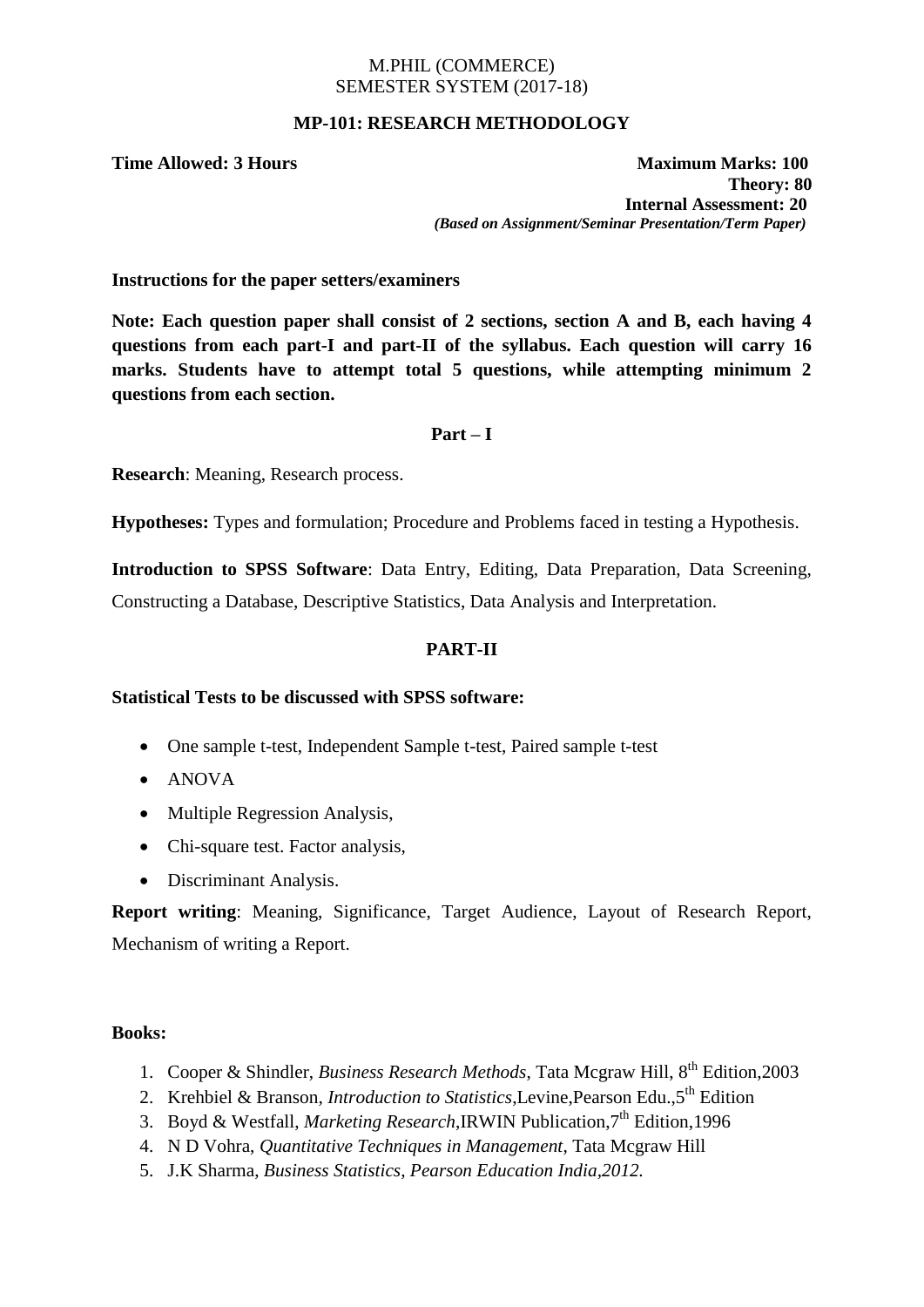- 6. Hair Joseph F*., Multivariate Data analysis*, Pearson Education ,Prentice Hall,2006
- 7. Naresh K. Malhotra*, Marketing Research: Application to Contemporary Issues with SPSS,*Pearson Education,Prentice Hall,First Edition,2008
- 8. Kothari,C. R*., Reasearch Methodology, New Age Internatinal Ltd,2004.*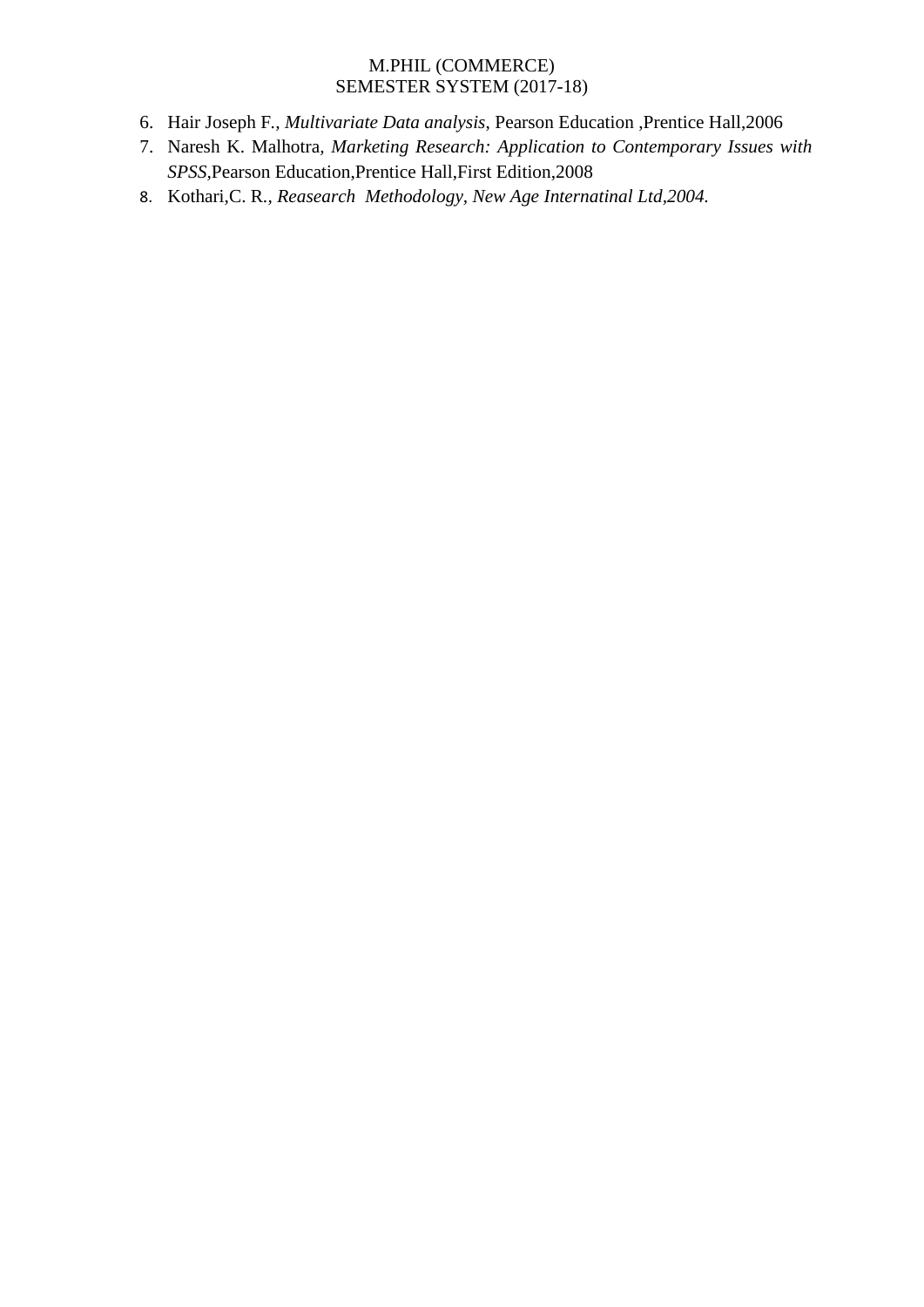# **MP-102: Contemporary Issues in Commerce**

**Time Allowed: 3 Hours Maximum Marks: 100 Theory: 80 Internal Assessment: 20** *(Based on Assignment/Seminar Presentation/Term Paper)*

**Instructions for the paper setters/examiners:**

**Note: Each question paper shall consist of 2 sections, section A and B, each having 4 questions from each part-I and part-II of the syllabus. Each question will carry 16 marks. Students have to attempt total 5 questions, while attempting minimum 2 questions from each section.**

# **Part-I**

**Issues in Financial Decisions**: Research on cost of capital and capital structure, Research on risk, return patterns of Investment, research on working capital management, research on financial information system, research on inventory management, research on secondary market; trend, volatility and determinants, research on performance of mutual funds, research on investor behaviour and protection, research on global capital market instruments and institution, research on capital markets information system.

**Tax reforms-** Direct Taxes Code, Goods and Services Tax, Value Added Tax.

# **Part-II**

**Issues in Marketing Management:** Product Life Cycle and Marketing Strategies; Brand and Brand Management, Brand Loyalty, Brand Valuation Methods.

Introduction to Retailing: Types of Retail Formats;

Advertising Copy and Media Effectiveness ;

Supply Chain Management.

**Issues in HRM:** Research on effectiveness of different sources of recruitment and training, research on leadership style and effectiveness, research on employee motivation, morale, absenteeism, job satisfaction, Labour turnover, welfare measures, quality of work life and participation in management.

Research on personnel information system, research on executive excellence, training and development, research on employee ethics.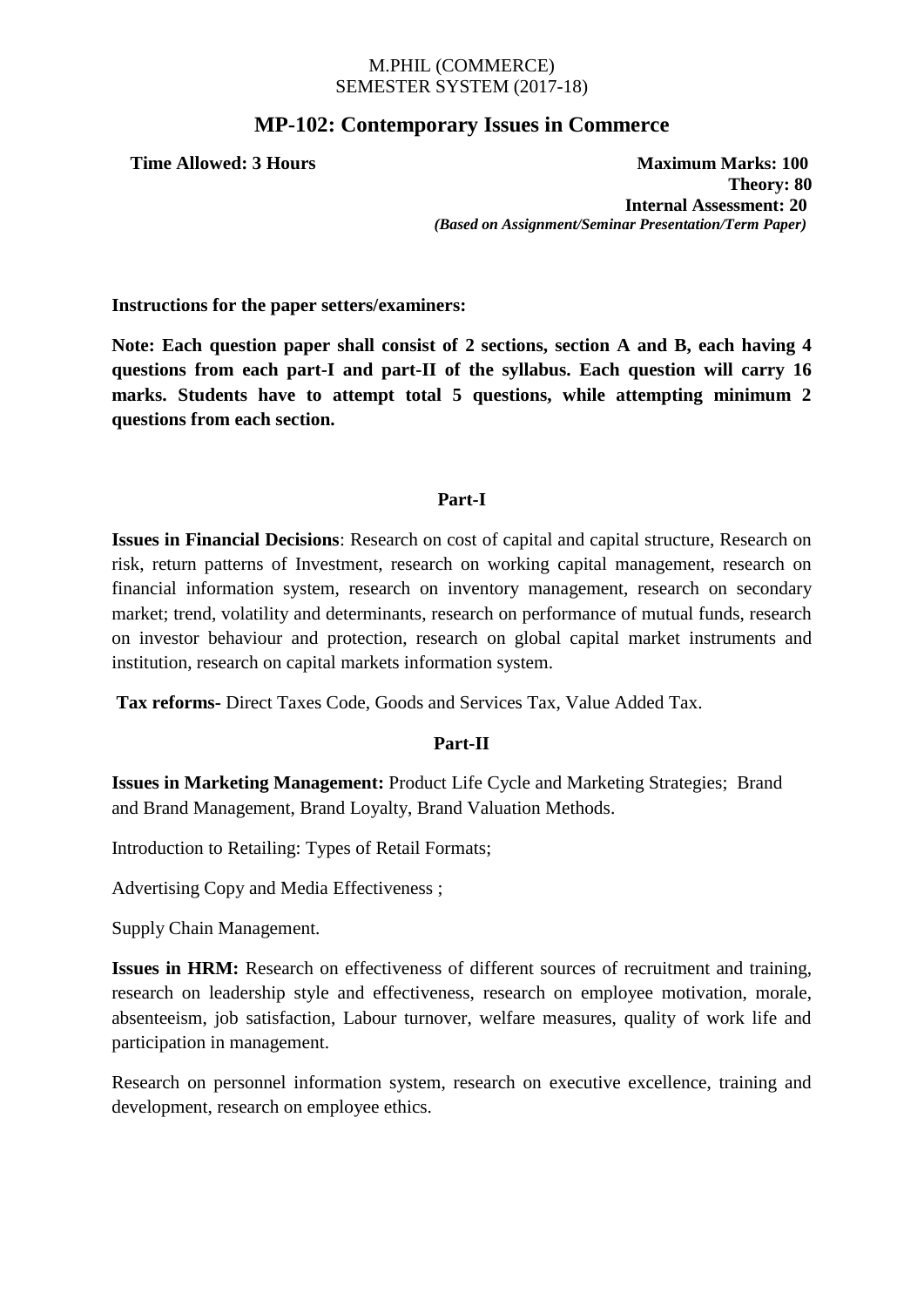# **Suggested Readings:**

- 1. Kotler,Philip and Armstrong,G.,*Principles of Marketing*,Pearson Education, New Delhi,Fifth Edition,2001
- 2. Kotler,Philip,*Marketing Management*,Pearson Education,New Delhi,11th Edition,2003
- 3. H. John Barmardin,*Human Resource Mnanagement:An Experimental Approach*,3rd Edition,2003
- 4. R.Wayne Mondy,Robert M. Noe,*Human Resource Management*,9th Edition,2005
- 5. Gary Dessler*,Human Resource Management*,19th Edition,2005
- 6. Chandra,Prasanna,*Financial Management*,Tata McGraw Hill,Delhi,6th Edition,2004
- 7. Hampton,Jone:*Financial Decision Making*,PHI,Delhi,4th Edition ,2006
- 8. Hull J.C:*Options,Futures and other Derivative Securities*,Prentice Hall of India, Delhi, 6<sup>th</sup> Edition, 2006
- 9. Mattoo,P.K.:*Corporate Restructuring:An Indian Perspective*,MacMillan,New Delhi, 1<sup>st</sup> Edtion, 1998
- 10. Pandey, I.M., *Financial Management*, Vikas Publication, Delhi, 9<sup>th</sup> Edition, 2006.

*Note: Latest Edition of the Suggested Books may be refereed.*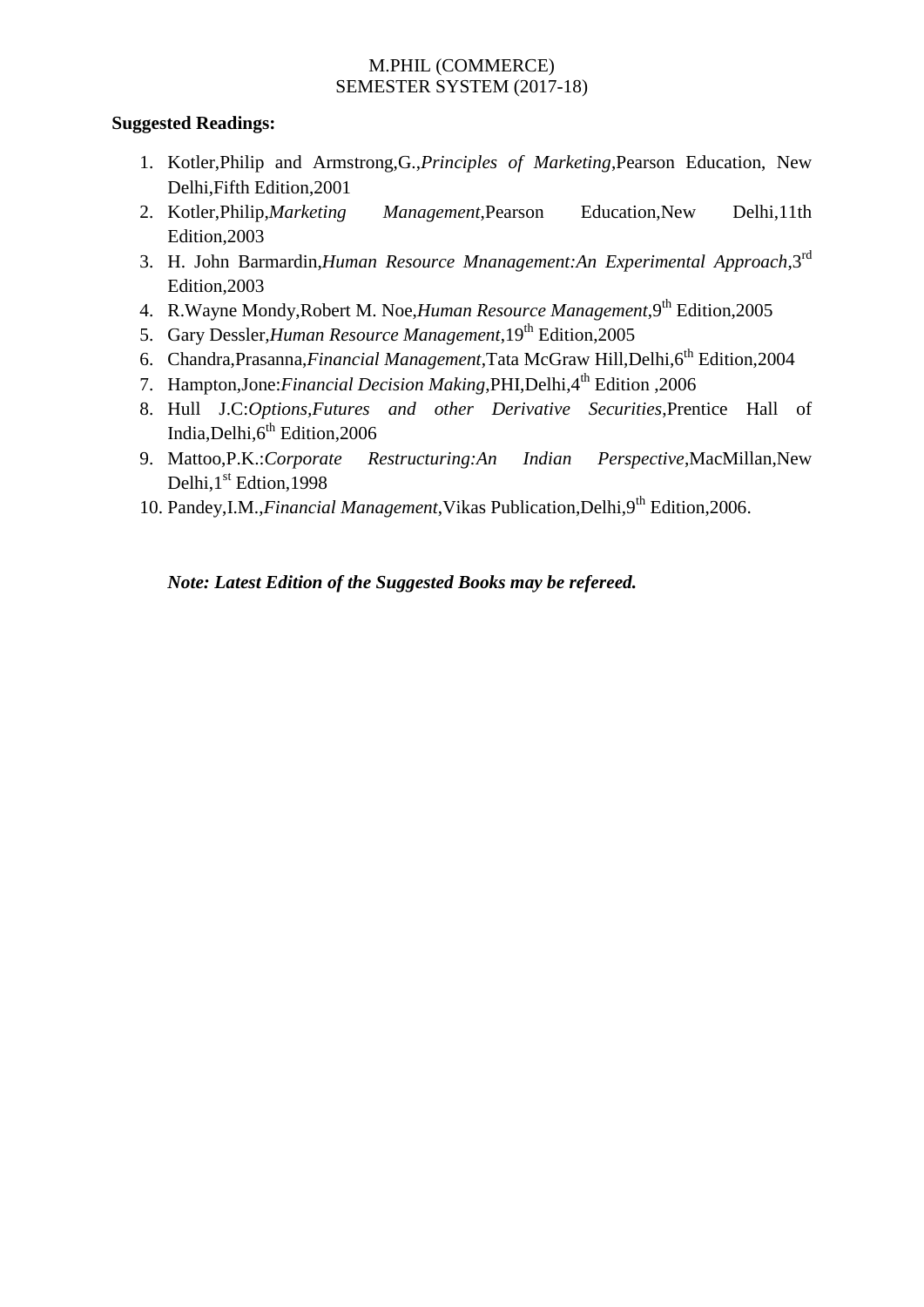# **MP-104: Marketing Management**

**Time Allowed: 3 Hours Maximum Marks: 100 Theory: 80 Internal Assessment: 20** *(Based on Assignment/Seminar Presentation/Term Paper)*

**Instructions for the paper setters/examiners:**

**Note: Each question paper shall consist of 2 sections, section A and B, each having 4 questions from each part-I and part-II of the syllabus. Each question will carry 16 marks. Students have to attempt total 5 questions, while attempting minimum 2 questions from each section.**

# .**Part-I**

Marketing concept and Nature, Demographic, Economic and Socio-cultural environment, Factors influencing Consumer behaviour, Buying Decision Process, Market Segments and Target Markets.

Marketing Mix, Developing Positioning Strategy.

New Product Development, Product Differentiation and Differential Tools, Pricing Strategies.

# **Part-II**

Advertising, Sales Promotion and Personnel Selling, Distribution Channels, Marketing Information System.

Brand Equity, Branding Decisions and Challenges.

Direct Marketing, Online Marketing and other Direct Response Marketing, Green Marketing, Social Marketing, Issues and Problems in Rural Marketing.

# **Books:**

- 1. Kotler,Philip and Armstrong,G.,*Principles of Marketing*,Pearson Education, New Delhi,Fifth Edition,2001
- 2. Kotler,Philip,*Marketing Management*,Pearson Education,New Delhi,11th Edition,2003
- 3. Ramaswami Y,V S and Namakumari,S,*Marketing Management:Planning and Control*,MacMillan,New Delhi,3rd Edition,2002
- 4. Stanton,William,J,*Fundamentals of Marketing*.McGraw Hill,New York,1994
- 5. Neelamegham ,S,*Marketing in India:Cases and Readings*,Vikas.New Delhi,1988 *Note: Latest Edition of the Suggested Books may be refereed.*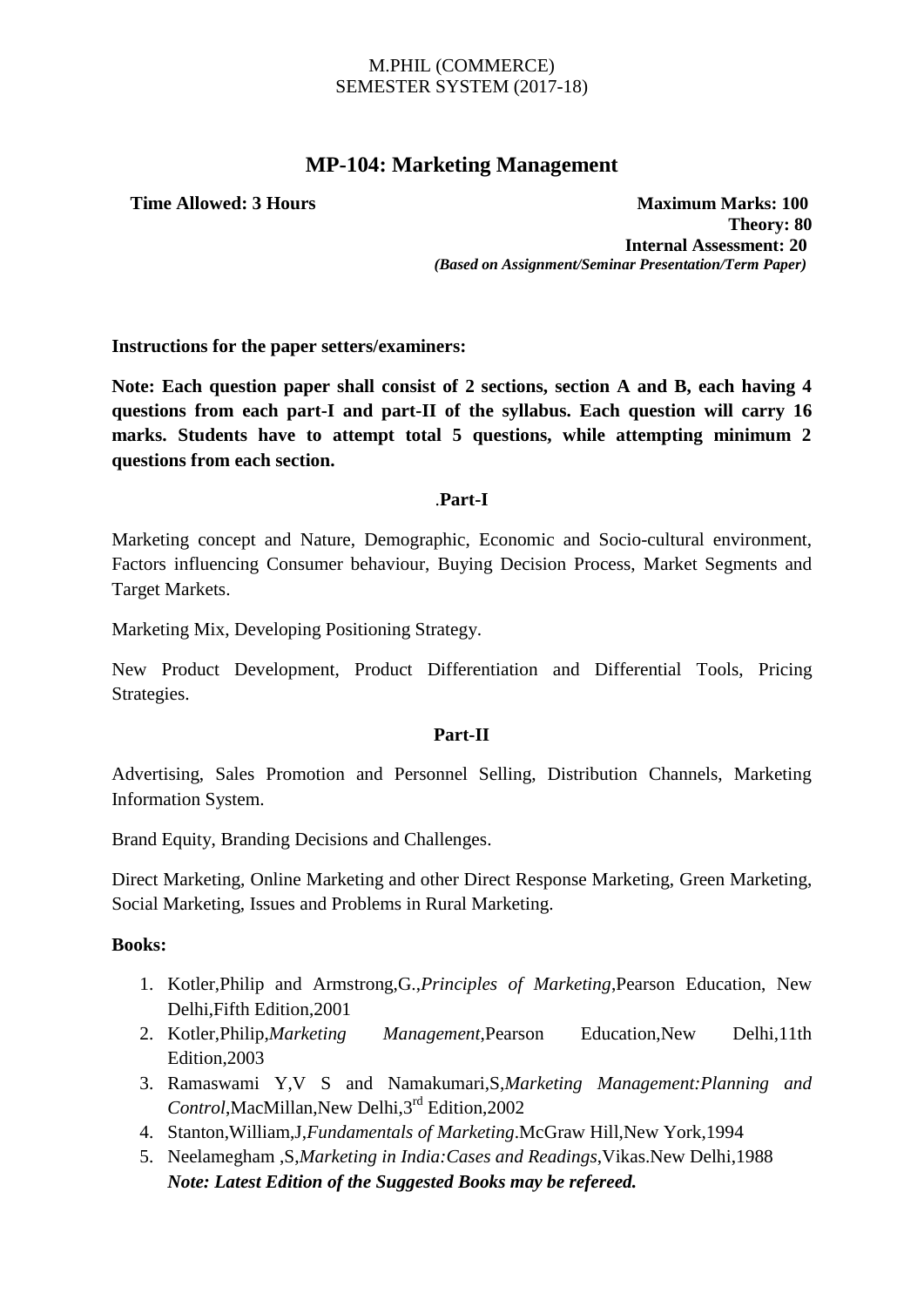# **MP-105: Strategic Financial Management**

**Time Allowed: 3 Hours Maximum Marks: 100 Theory: 80 Internal Assessment: 20** *(Based on Assignment/Seminar Presentation/Term Paper)*

**Instructions for the paper setters/examiners**

**Note: Each question paper shall consist of 2 sections, section A and B, each having 4 questions from each part-I and part-II of the syllabus. Each question will carry 16 marks. Students have to attempt total 5 questions, while attempting minimum 2 questions from each section.**

# **Part-I**

**Environmental Accounting**- Concept, need, methods, rationale and implementation, reporting, guidelines for environmental reporting, advantages and purposes of environmental reporting.

**Financial Performance Analysis**: Concept, Tools, Impact on Corporate Goal.

**Activity Based Costing**: Concept, Difference with Traditional Costing system, ABC and Management, Uses, Problems.

**Convergence of Accounting Standards**: Need, Impact, Implementation and Problems.

**Human Resource Accounting**: Concept, Approaches, Problems, Corporate Practices.

**Inflation Accounting**: Concept, Need, Methods, Advantages, Corporate Practices.

# **Part-II**

**Investment Decisions under risk and uncertainty**: Techniques of Investment decisions-risk adjusted discount rate, Certainty equivalent approach, Implications of Capital Budgeting.

**Expansions and Financial Restructuring**: Mergers and Acquisitions-Corporate restructuring, reasons for Merger, Legal procedure for Merger, Benefits and costs of Merger, Determination of Swap Ratios, Evaluation of Merger Proposal, Corporate and Distress Restructuring

**Leasing:** Meaning, Importance, Types, Tax considerations and accounting considerations, Evaluation of lease from the point of view of Lessor and Lessee, Lease Vs Buy Decision

**Venture Capital**: Concept and development in India, process and methods of Financing, Fiscal Incentives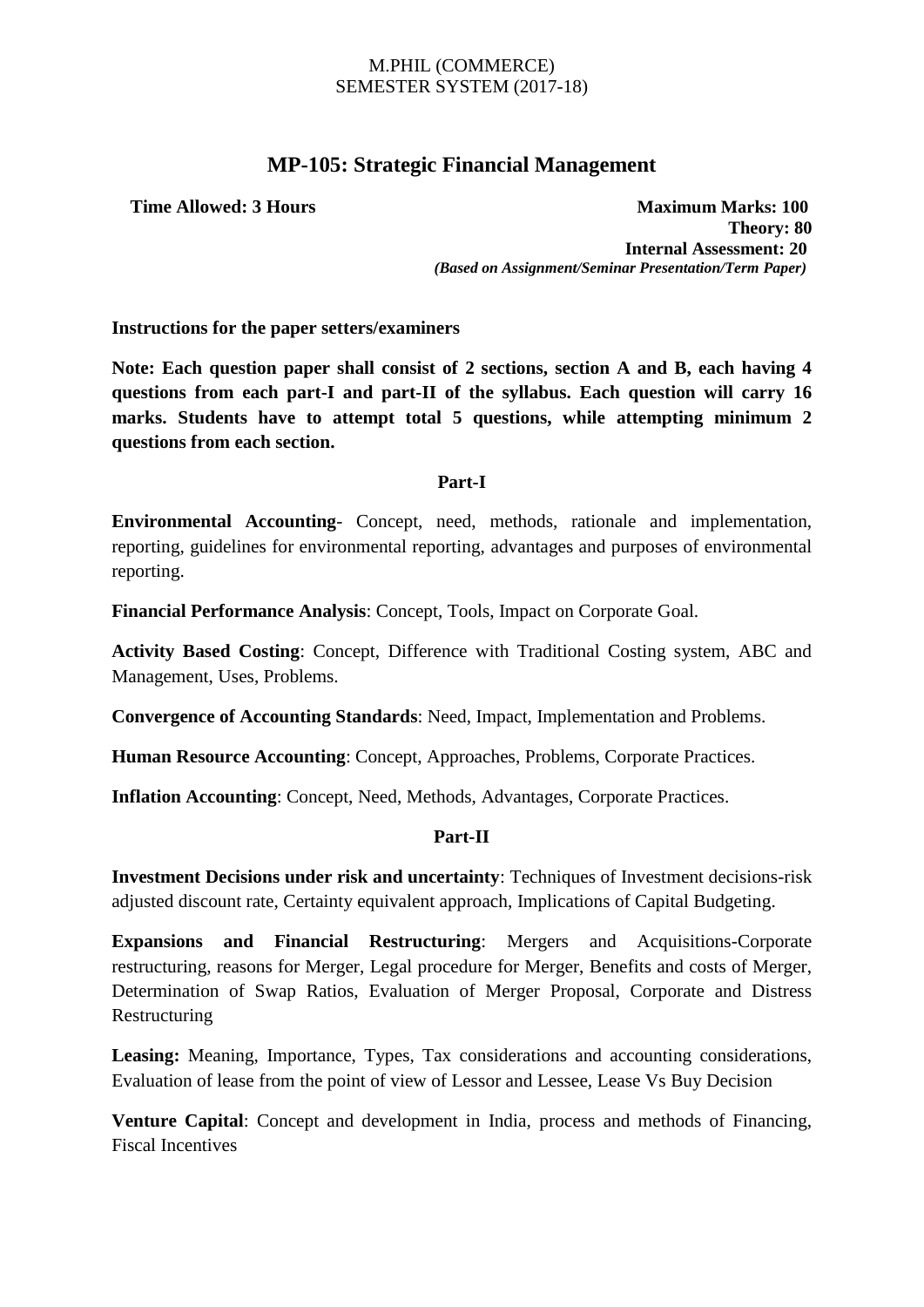**Corporate Strategy, Financial Policy and Shareholder Value Creation**: Linkage between corporate strategy and financial strategy, Cost of capital, Capital Structure and Dividend policy on Corporate strategy, Shareholder's Value-creation, Measurement and Management.

# **References:**

- 1. Chandra, Prasanna, *Financial Management*, Tata McGraw Hill, Delhi, 6<sup>th</sup> Edition, 2004
- 2. Hampton,Jone:*Financial Decision Making*,PHI,Delhi,4th Edition ,2006
- 3. Hull J.C:*Options,Futures and other Derivative Securities*,Prentice Hall of India, Delhi, $6<sup>th</sup>$  Edition, 2006
- 4. Mattoo,P.K.:*Corporate Restructuring:An Indian Perspective*,MacMillan,New Delhi, $1<sup>st</sup>$  Edtion, 1998
- 5. Pandey, I.M., *Financial Management*, Vikas Publication, Delhi, 9<sup>th</sup> Edition, 2006
- 6. Van Horne,James C:*Financial Management and Policy* ,Prentice Hall of India,New Delhi,  $12^{th}$  Edition, 2006
- 7. Van Horne,J.C. & J.M. Wachowicz Jr,*Fundamentals of Financial Management*,Prentice Hall,Delhi,11 Edition,2006
- 8. Waston J.F,K. S. Chung & S.E Hoag:*Mergers Restructuring and Corporate Control*,Prentice,New Delhi,2006

*Note: Latest Edition of the Suggested Books may be refereed.*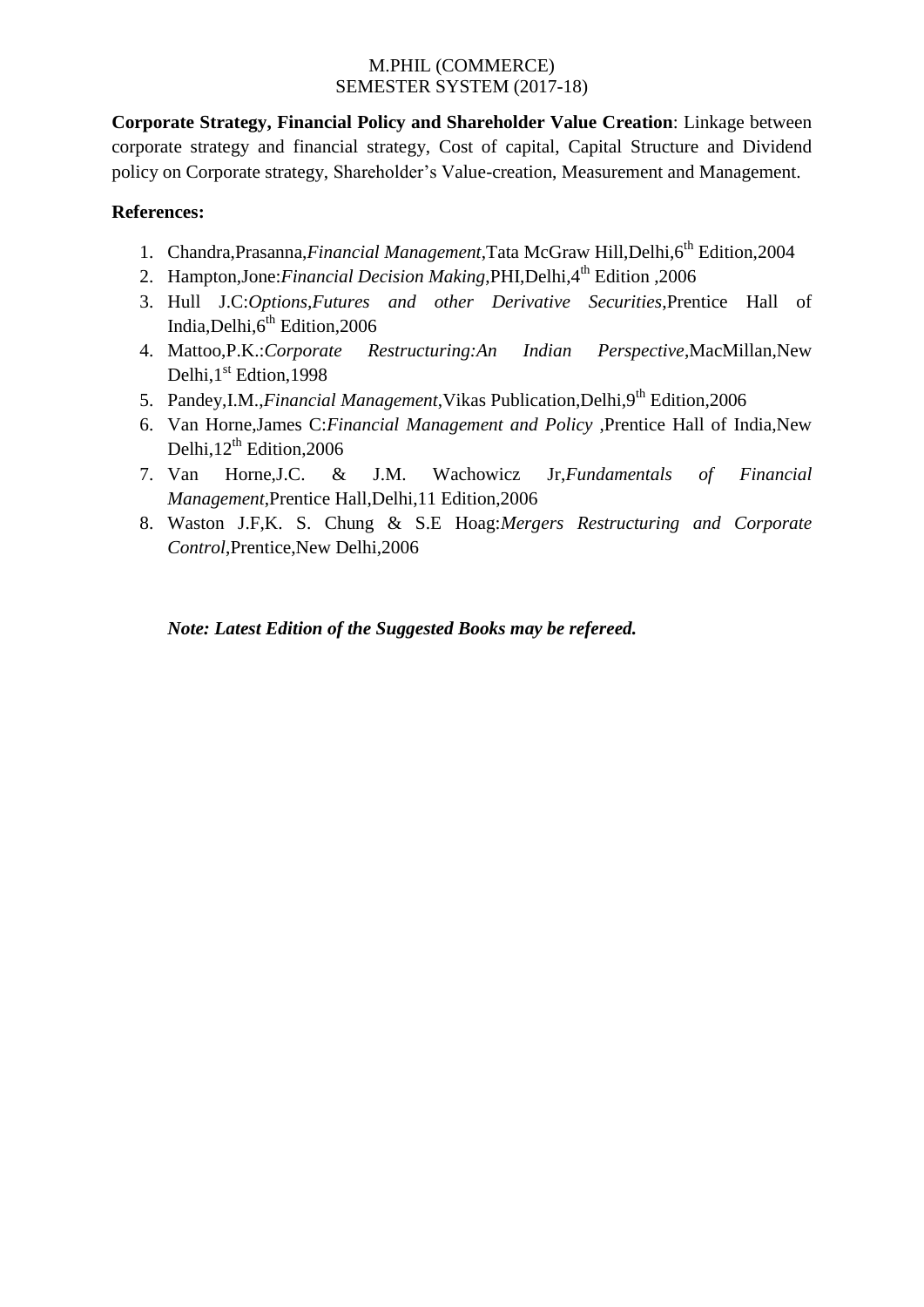# **MP-106: Human Resource Management**

**Time Allowed: 3 Hours Maximum Marks: 100 Theory: 80 Internal Assessment: 20** *(Based on Assignment/Seminar Presentation/Term Paper)*

**Instructions for the paper setters/examiners**

**Note: Each question paper shall consist of 2 sections, section A and B, each having 4 questions from each part-I and part-II of the syllabus. Each question will carry 16 marks. Students have to attempt total 5 questions, while attempting minimum 2 questions from each section.**

# **PART-I**

**Human Resource Management:** HRM in the 21<sup>st</sup> century, globalization and development in HRM, emerging profile of human resources, changing role of HRM.

**E-HRM**: E-human resource planning, E-recruitment, E-selection, E-training and development.

**Human Resource Planning**: Concept, Need and importance of HRP, Factors affecting HRP, Process of HRP.

Succession Planning, Importance and challenges to succession planning. Components of succession planning.

**Job Evaluation**: Meaning, Process and methods of Job-evaluation.

# **PART-II**

**Organizational change**: meaning, types, Change process, implementation strategies for planned organizational change, resistance to change, managing resistance to change.

**Organisational culture**: Significance of understanding culture, managing cultural diversity.

**Industrial relations** and globalization, Different methods of solving Industrial Disputes.

Common Workplace injuries and diseases, programs to reduce accidents at work, contemporary issues related to health and safety.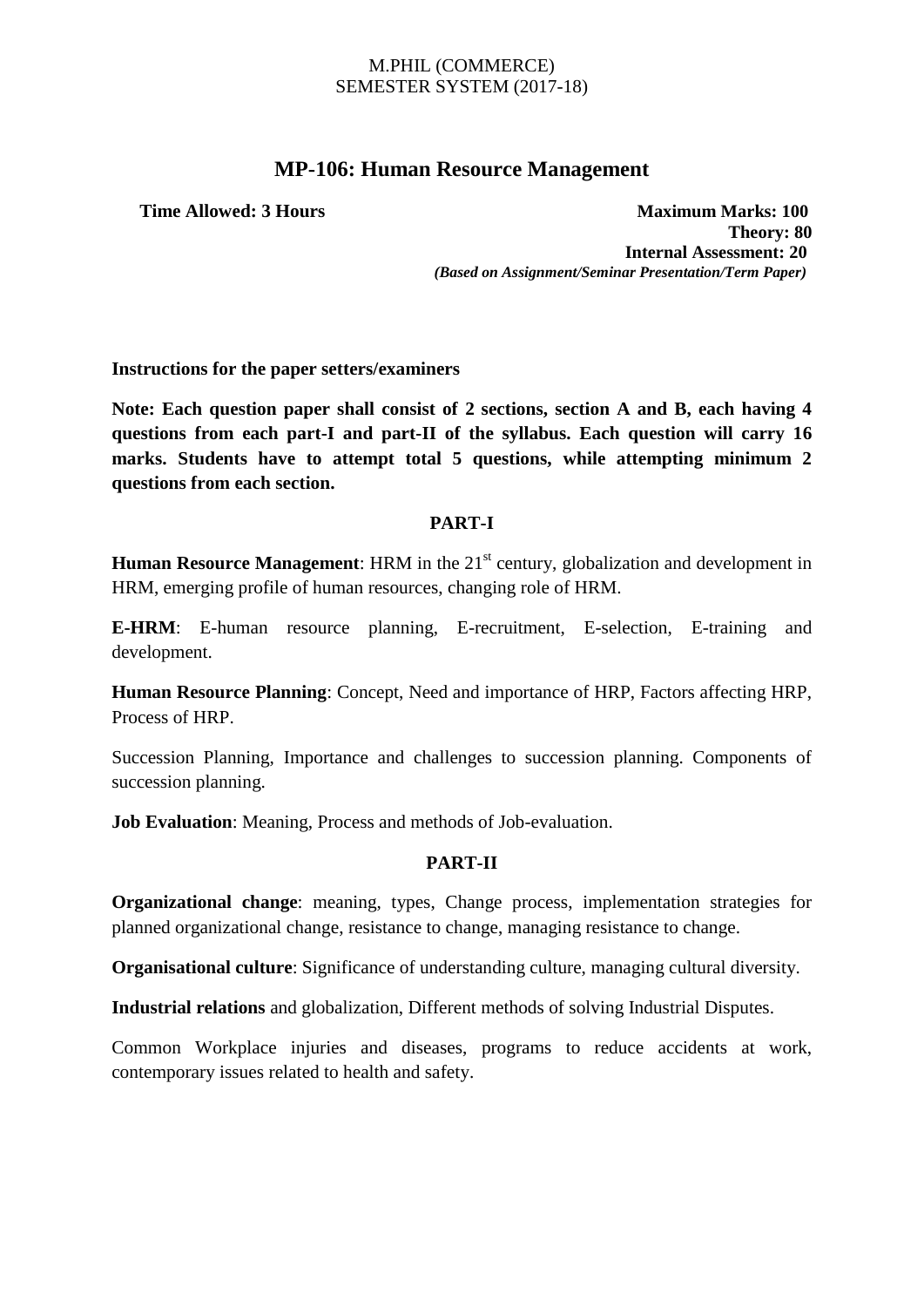# **Suggested Readings:**

- 1. H. John Barmardin,*Human Resource Mnanagement:An Experimental Approach*,3rd Edition,2003
- 2. R.Wayne Mondy, Robert M. Noe, *Human Resource Management*, 9<sup>th</sup> Edition, 2005
- 3. Gary Dessler, Human Resource Management, 19<sup>th</sup> Edition, 2005
- 4. Debi S.Saini and Sami A Khan,*Human Resource Management:Perspectives for the new Era*, $1<sup>st</sup>$  ed.2000
- 5. P.R.N. Sinha,Indua Bala Sinha and Seema Priyadarshini Shekar,*Industrial Relations, Trade Unions and Labour legislations*, 1<sup>st</sup> ed.2004
- 6. Madhukar Shukla,*Understanding organizations:organizational theory and practice in India*,2005
- 7. Arun Monappa and marukh Engineer,*Liberalization and Human Resource Management-Challenges for the corporations of tomorrow*,1999 *Note: Latest Edition of the Suggested Books may be refereed.*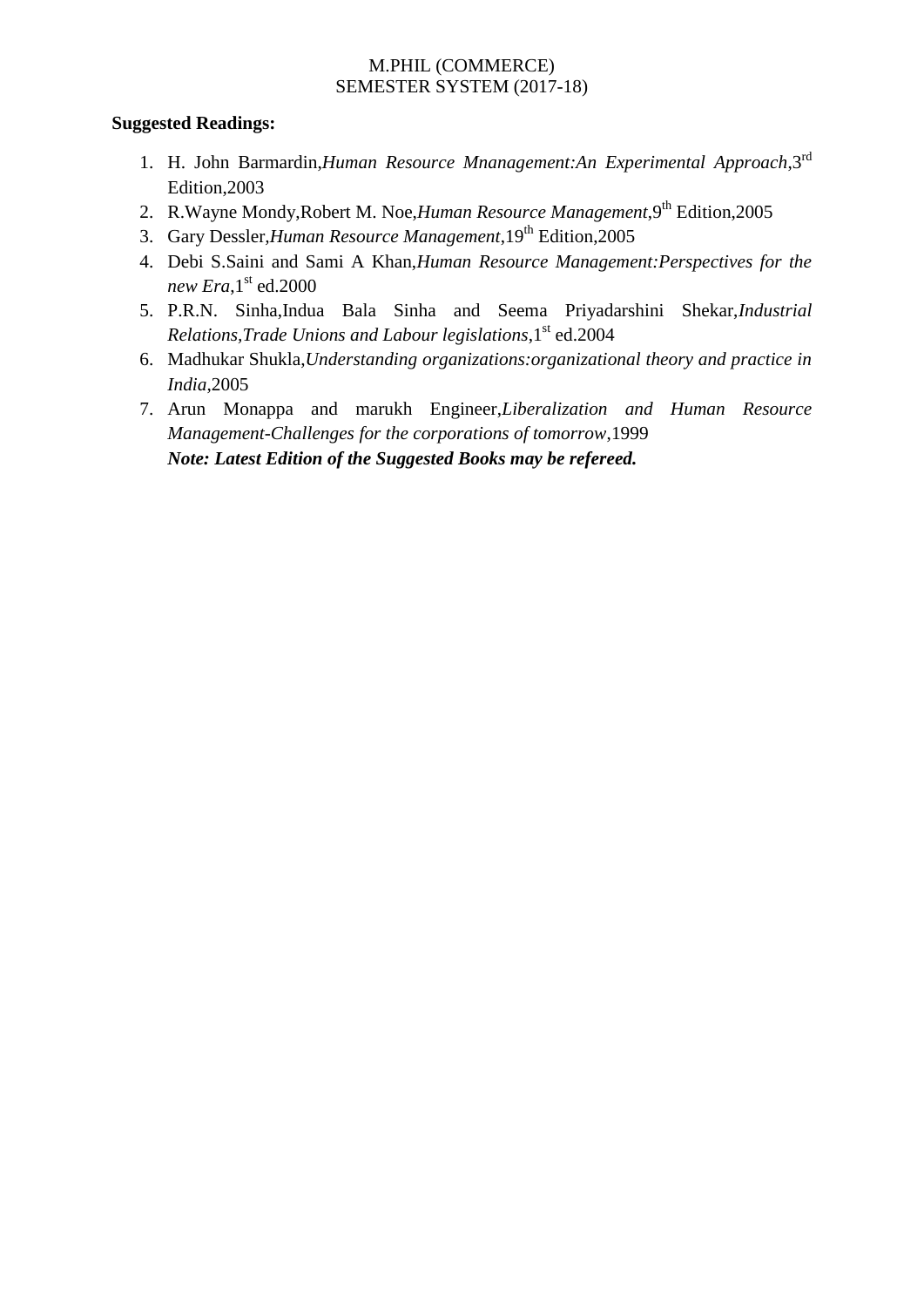# **MP-107: International Business Environment**

**Time Allowed: 3 Hours Maximum Marks: 100 Theory: 80 Internal Assessment: 20** *(Based on Assignment/Seminar Presentation/Term Paper)*

**Instructions for the paper setters/examiners**

**Note: Each question paper shall consist of 2 sections, section A and B, each having 4 questions from each part-I and part-II of the syllabus. Each question will carry 16 marks. Students have to attempt total 5 questions, while attempting minimum 2 questions from each section.**

# **PART-I**

Traditional school of International Political Economy: Mercantilism; Liberalism; Marxism International Business: An overview; International Trade Theory: Absolute advantage; Comparative advantage; Factor Proportions Theory; The product lifecycle theory of trade & Modern theory. Government influence on Trade: Economic and Non-economic Rationales for government intervention; Instruments of Trade Control: Tariffs and non Tariff barriers. Regional economic integration and cooperation.

# **PART-II**

Developments in International Monetary System; Specie commodity standards: Gold standard, Brentton woods system of Exchange Rate Regime1973, The European Monetary system and monetary union.

Foreign Exchange Market; Major Characteristics of the Foreign Exchange Market and Foreign Exchange Instruments. The determination of Exchange Rates: Purchasing power Parity(PPP)

Export and Import Strategies: Export strategy; Import strategy; Third party intermediaries; Export Financing and counter trade, International Indebtedness and its Implications.

# **Suggested Readings:**

- 1. John D. Daniels;Lee H. Radebaugh & Daniel P. Sullivan,*International Business:environments and operations*,Pearson Education,Tenth edition,Delhi,2004
- 2. Charles W.L.Hill,*International business*,Tata McGraw Hill,New Delhi,2004
- 3. C.Paul Hollywood & Ronald Macdonald;*International money and finance*,Blackwell,1994
- 4. Thomas Oately,*International Political economy*,Pearson Education,delhi,2004